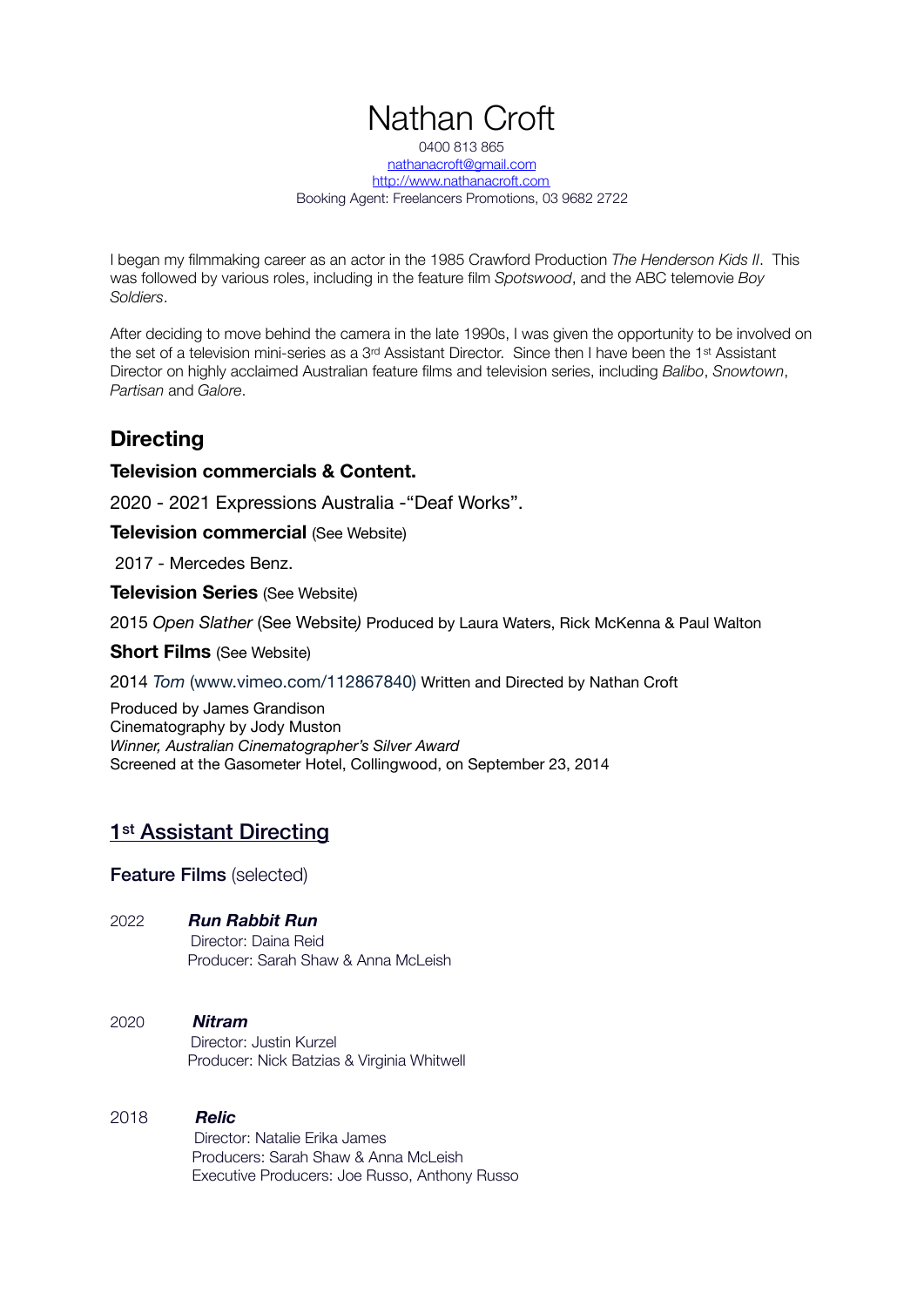| 2018                                      | <b>Angel Of Mine</b><br>Director: Kim Farrant<br>Producer: Sue Armstrong                 |  |
|-------------------------------------------|------------------------------------------------------------------------------------------|--|
| 2018                                      | <b>Acute Misfortune</b><br>Director: Tom Wright<br>Producers: Virginia Kay & Jamie Houge |  |
| 2014                                      | <b>Sucker</b><br>Directed by Ben Chessell<br>Produced by Robyn Kershaw & Jason Byrne     |  |
| 2013                                      | Partisan<br>Directed by Ariel Kleiman<br>Produced by Sarah Shaw & Anna McLeish           |  |
| 2013                                      | <b>Now Add Honey</b><br>Directed by Wayne Hope<br>Produced by Wayne Hope & Robyn Butler  |  |
| 2012                                      | Galore<br>Directed by Rhys Graham<br>Produced by Phillipa Campy                          |  |
| 2011                                      | Crawlspace<br>Directed by Justin Dix<br>Produced by John Finnmore                        |  |
| 2010                                      | Snowtown<br>Directed by Justin Kurzel<br>Produced by Sarah Shaw & Anna McLeish           |  |
| 2008                                      | <b>Balibo</b><br>Directed by Robert Connolly<br>Produced by John Maynard                 |  |
| 2007                                      | <b>Playing for Charlie</b><br>Directed by Pene Patrick<br>Produced by Fanziska Wagenfeld |  |
| 2006                                      | <b>Torn</b><br>Produced by Shana Levine & Dean Murphy                                    |  |
| Television Series & Telemovies (selected) |                                                                                          |  |

### 2017 *Picnic At Hanging Rock*

Directed by Michael Rymer / Larysa Kondracki Produced by Brett Popplewell/ Jo Porter

- 2013 *Ja'mie* Directed by Stuart McDonald & Chris Lilley Produced by Laura Waters & Chris Lilley
- 2013 *Jonah*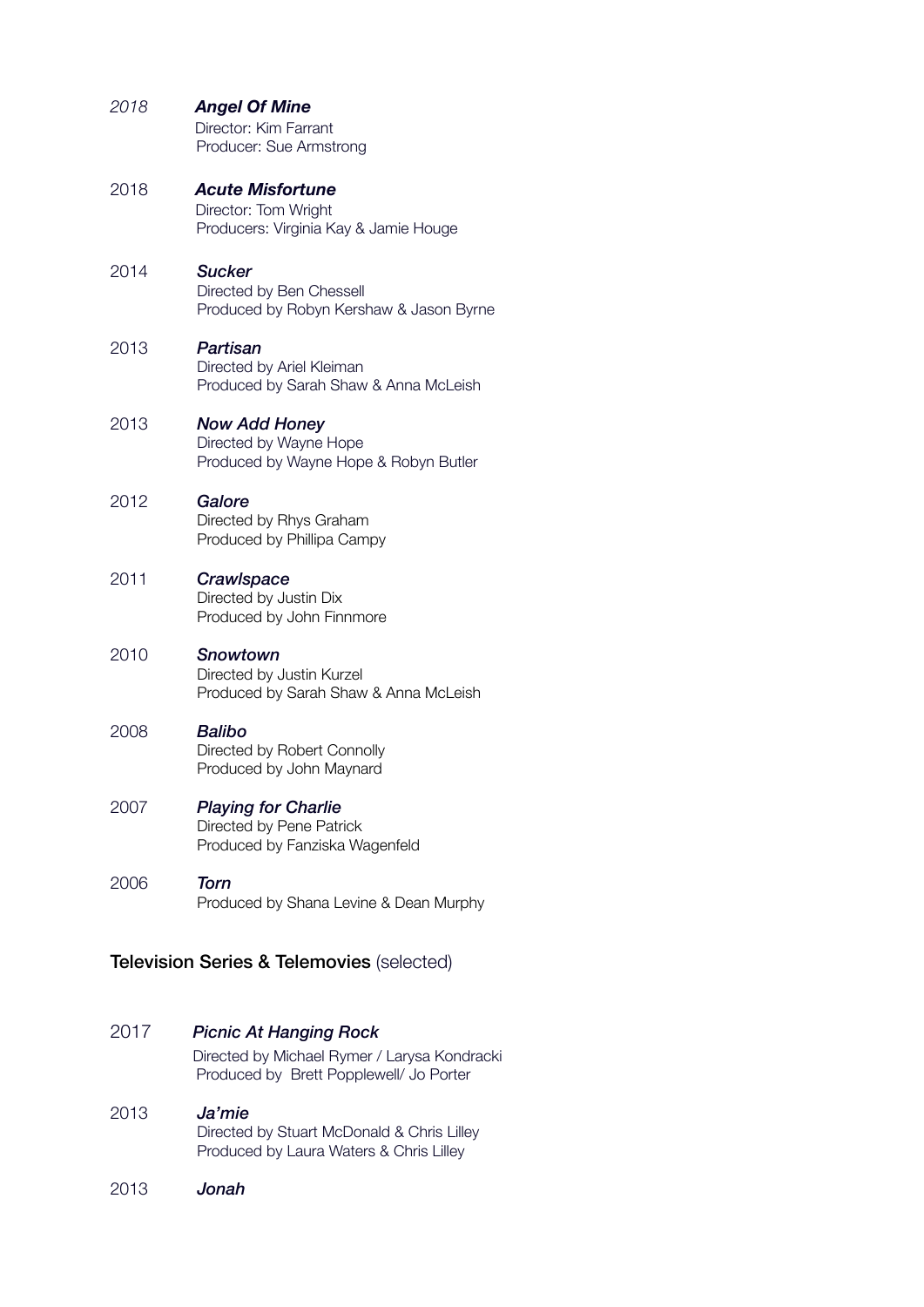|                                     | Directed by Stuart McDonald & Chris Lilley<br>Produced by Laura Waters & Chris Lilley                                   |  |
|-------------------------------------|-------------------------------------------------------------------------------------------------------------------------|--|
| 2012                                | Upper Middle Bogan<br>Directed by Wayne Hope& Tony Martin<br>Produced by Wayne Hope & Robyn Butler                      |  |
| 2012                                | <b>Underground</b><br>Directed by Robert Connolly<br>Produced by Helen Maden                                            |  |
| 2011                                | Conspiracy 365<br>Directed by Paul Goldman & Steve Mann<br>Produced by Linda Klejus                                     |  |
| 2010                                | <b>Angry Boys</b><br>Directed by Chris Lilley, Stuart McDonald & Jeff Walker<br>Produced by Laura Waters & Chris Lilley |  |
| 2009                                | Wilfred<br>Directed by Toni Rodgers<br>Produced by Jenny Livingstone                                                    |  |
| 2009                                | Outland<br>Directed by Kevin Carlin<br>Produced by Laura Waters                                                         |  |
| 2008                                | <b>Bogan Pride</b><br>Directed by Peter Templeman<br>Produced by Toni Ayres & Michael McMohon                           |  |
| 2007                                | <b>Summer Heights High</b><br>Directed by Stuart McDonald<br>Produced by Laura Waters & Chris Lilley                    |  |
| 2006                                | <b>Real Stories</b><br>Directed by Hamish Blake, Andy Lee & Ryan Shelton<br>Produced by Rove McManus                    |  |
| 2005                                | <b>We Could Be Heroes</b><br>Directed by Matt Saville<br>Produced by Laura Waters                                       |  |
| 2004                                | <b>Silver Sun</b><br>Directed by Pino Amenta<br>Produced by Jenny Barty                                                 |  |
| 2 <sup>nd</sup> Assistant Directing |                                                                                                                         |  |

# Feature Films (selected)

2008 *Long weekend* Directed by Jamie Blanks Produced Nigell Odell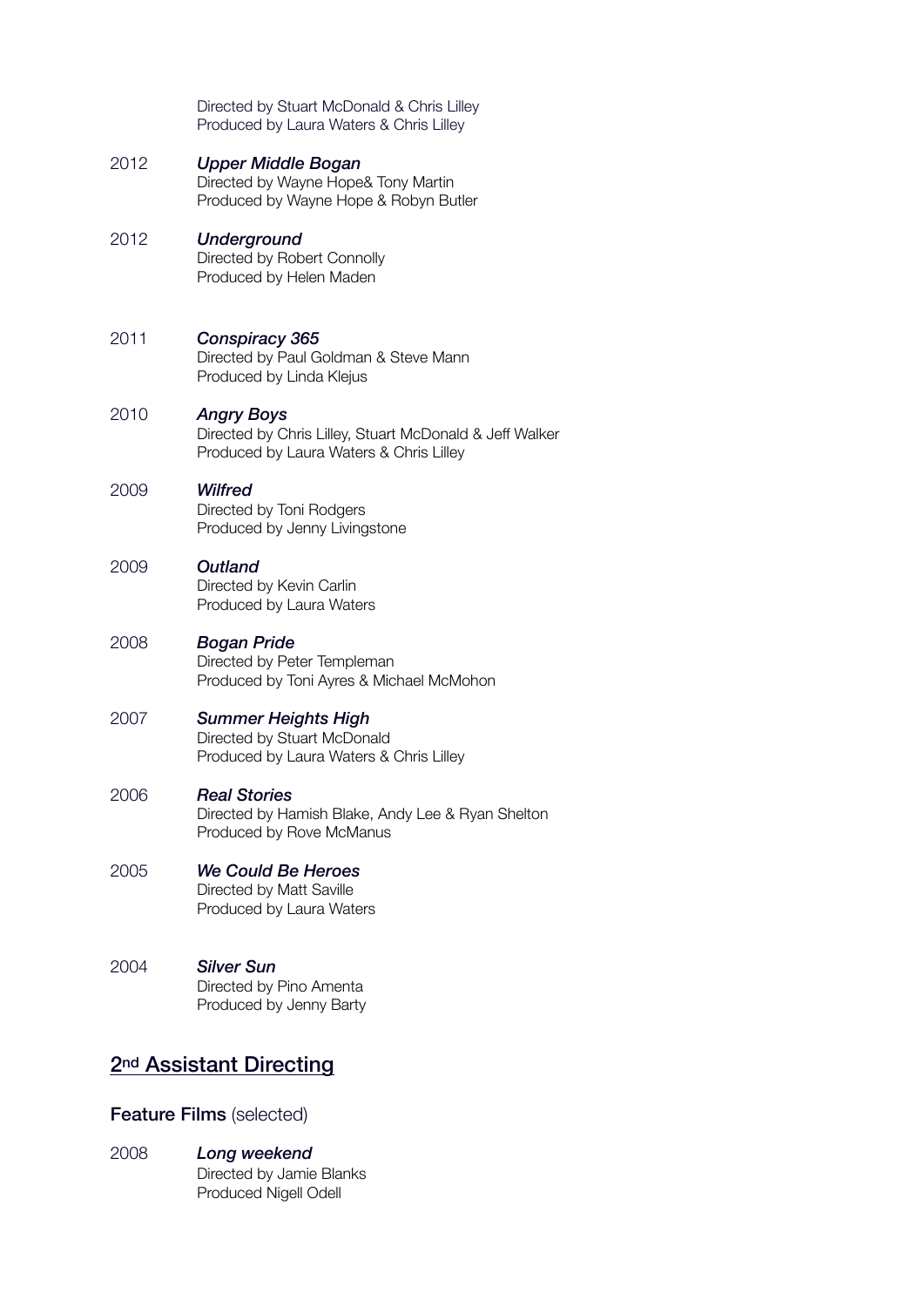| 2006 | Macbeth                                          |
|------|--------------------------------------------------|
|      | Directed by Jamie Blanks<br>Produced Nigel Odell |
|      |                                                  |

- 2006 *Storm Warning* Directed by Geffrey Wright Produced by Jenni Tosi
- 2005 *Stranded* Directed by Stuart McDonald Produced by Beth Frey
- 2000 *Wog Boy* Directed by Aleksi Vellis Produced John Brousek
- 2000 **Queen of the Damned** (2<sup>nd</sup> Unit) Directed by Paul Goldman Produced by DQ Productions

#### Television Series & Telemovies (selected)

- 2006 *Kath & Kim* (Christmas Special) Directed by Ted Emery Produced by Laura Waters
- 2005 *Little Oberon* Directed by Kevin Carlin Produced by Susan Bower
- 2004 *Kath & Kim* Directed by Ted Emerey Produced by Marion Pearse
- 2002 *Saddle Club* Crawford Productions
- 2002 *Guinevere Jones* Crawford Productions
- 2000 *My Brother Jack* Directed by Ken Cameron Produced by Sue Milliken

#### 2000 *Around the Twist II*

 Directed by Esben Storm Produced by ACTF

- 1999 *Around the Twist III* Directed by Esben Storm Produced by ACTF
- 1998 *State Coroner* Crawford Productions